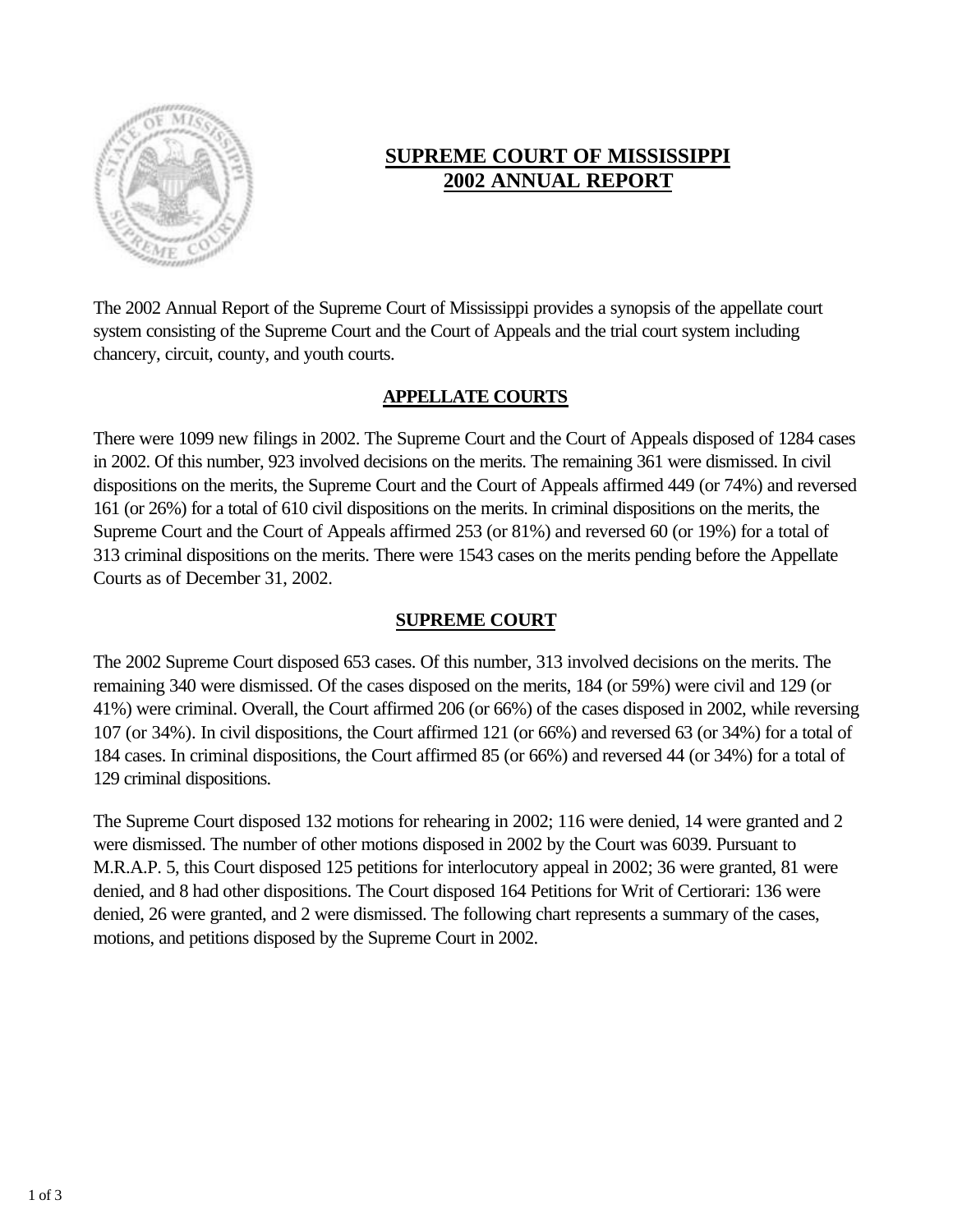

The Supreme Court heard oral argument in 41 cases in 2002. The majority of cases disposed by the Supreme Court originated in circuit court.

## **COURT OF APPEALS**

In 2002, the Court of Appeals disposed of 631 cases. Of this number, 610 involved decisions on the merits. The remaining 21 were dismissed. Of the cases disposed on the merits, 426 (or 70%) were civil and 184 (or 30%) were criminal. Overall, the Court of Appeals affirmed 496 (or 81%) of the cases disposed in 2002, while reversing 114 (or 19%). In civil dispositions, the Court of Appeals affirmed 328 (or 77%) and reversed 98 (or 23%) for a total of 426 civil dispositions. In criminal dispositions, the Court of Appeals affirmed 168 (or 91%) and reversed 16 (or 9%) for a total of 184 criminal dispositions. Twenty three (23) cases originated in the Workers' Compensation Commission.

The Court of Appeals disposed 258 motions for rehearing in 2002: 251 were denied, 6 were granted and 1 was dismissed. The number of other motions disposed in 2002 was 172.